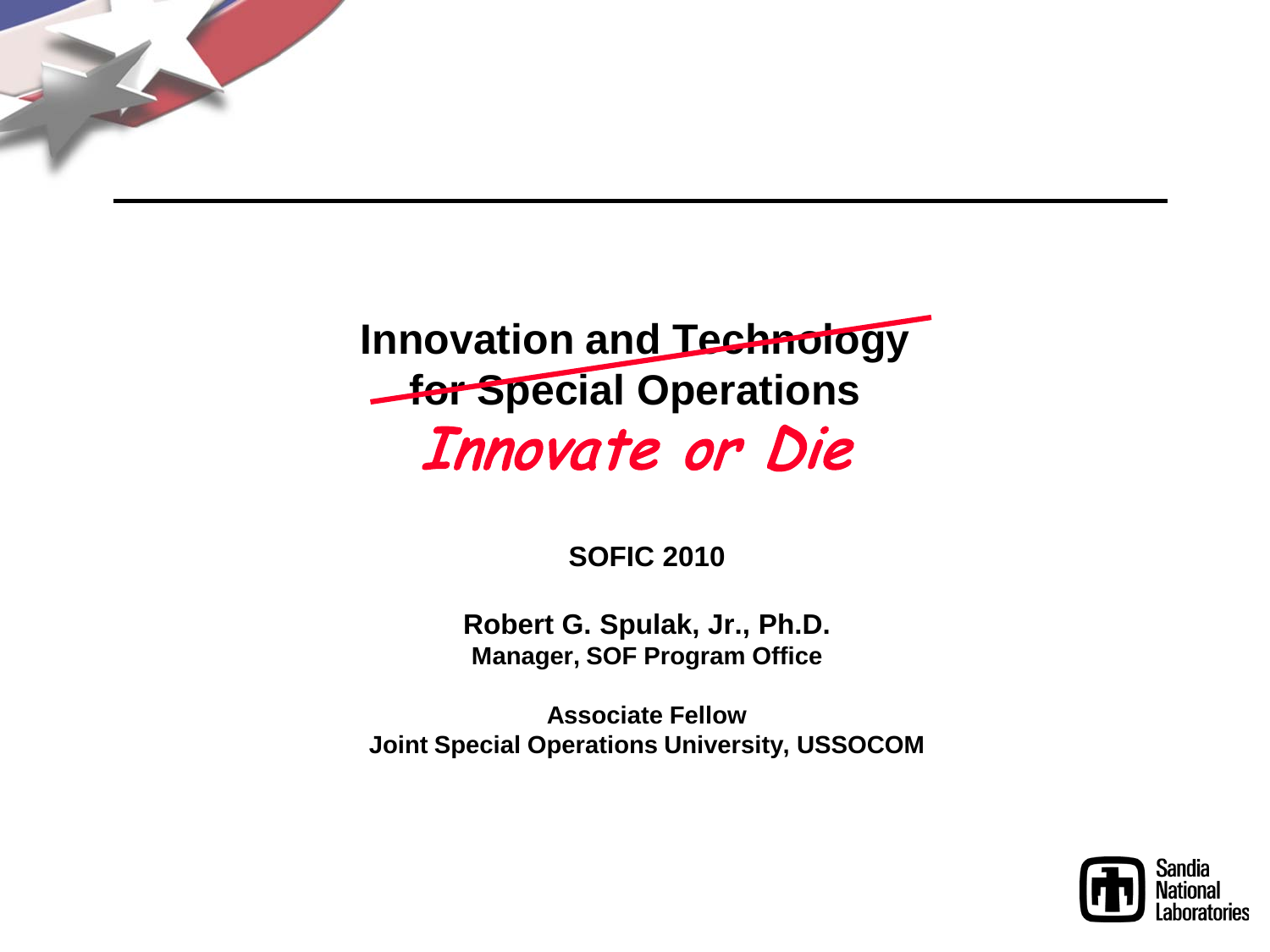### **Operational Innovation**

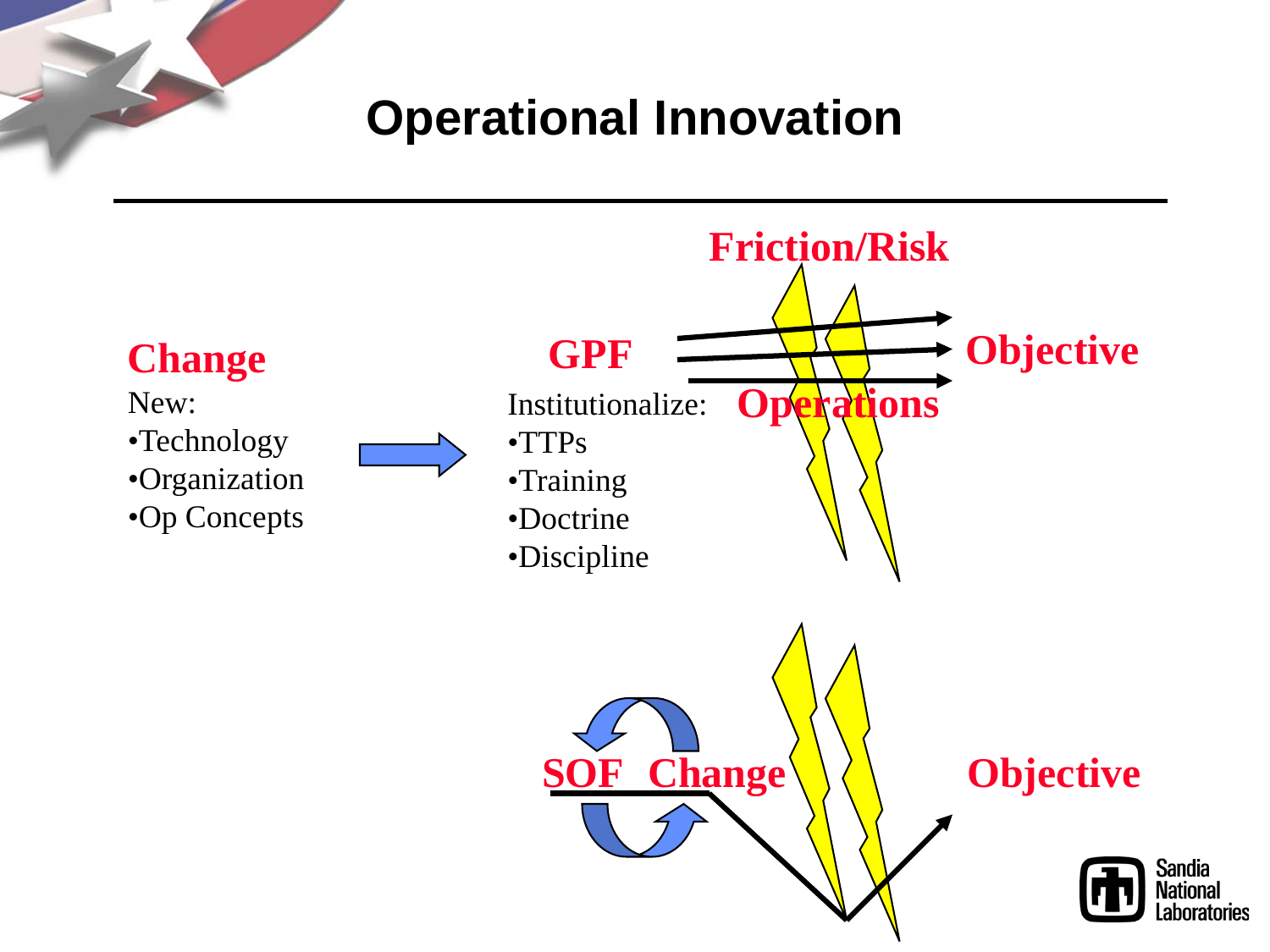# **The Existing Paradigm: Top-Down Linear Innovation**



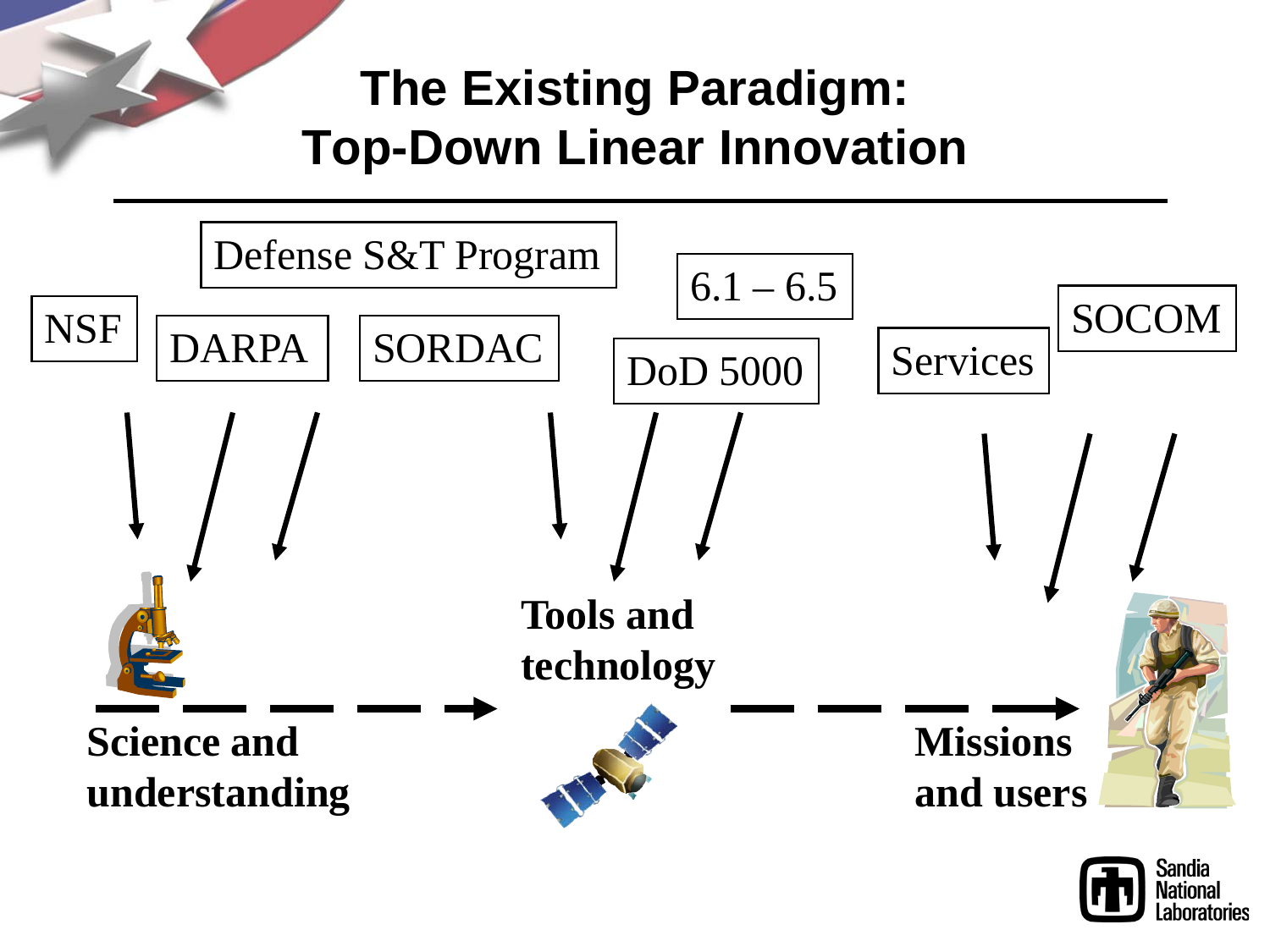## **Need for Early Adoption**

#### The S-curve of innovation

Most successful historic innovations show similar adoption curves. At about 10 percent, they seem to take off.



**Sandia** 

**National** 

.aboratories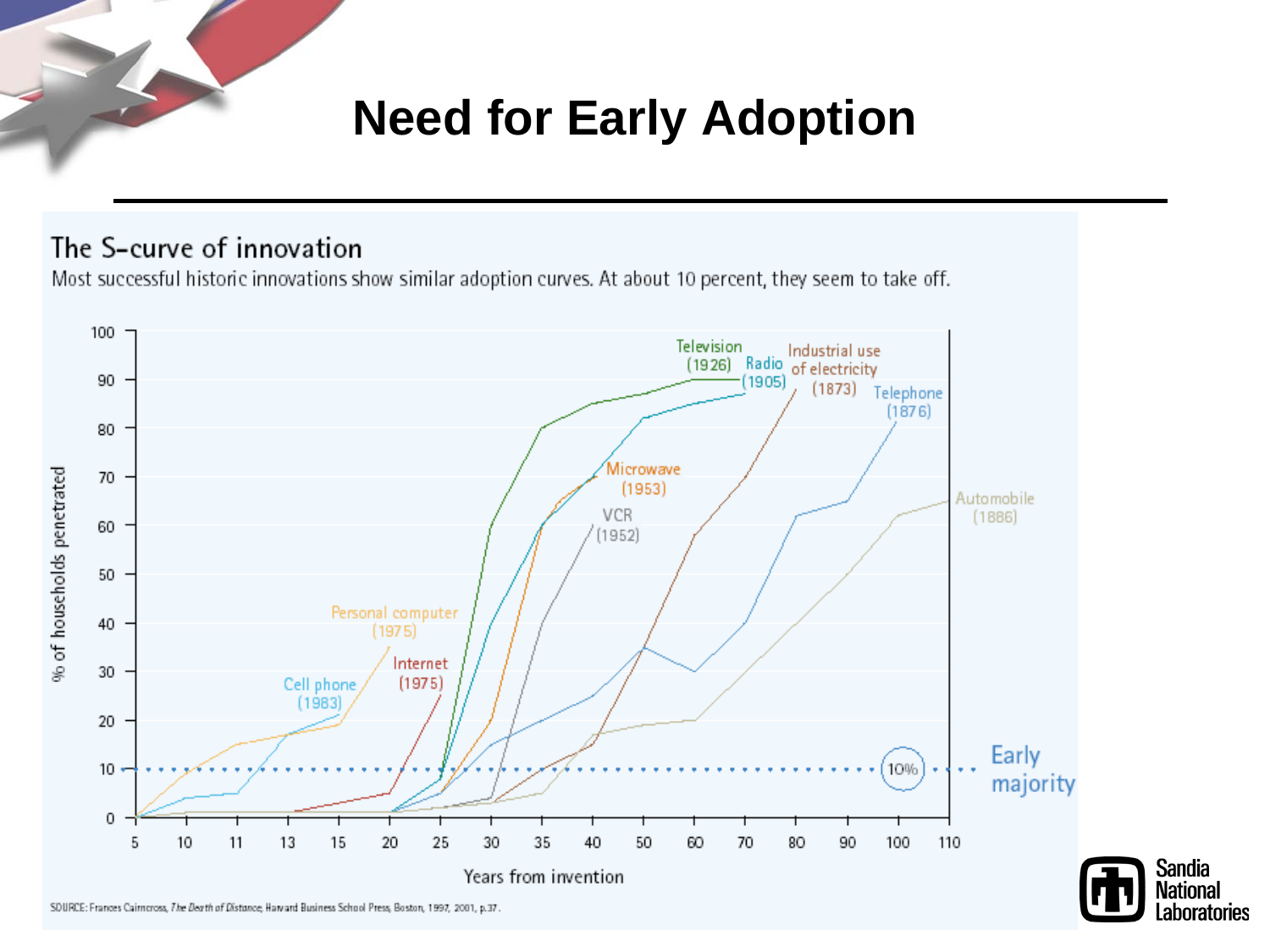**A Realistic View of Innovation**



J.Y. Tsao, K.W. Boyack, M.E. Coltrin, J.G. Turnley, and W.B. Gauster, "Galileo's stream: A framework for understanding knowledge production," *Research Policy*, 2008

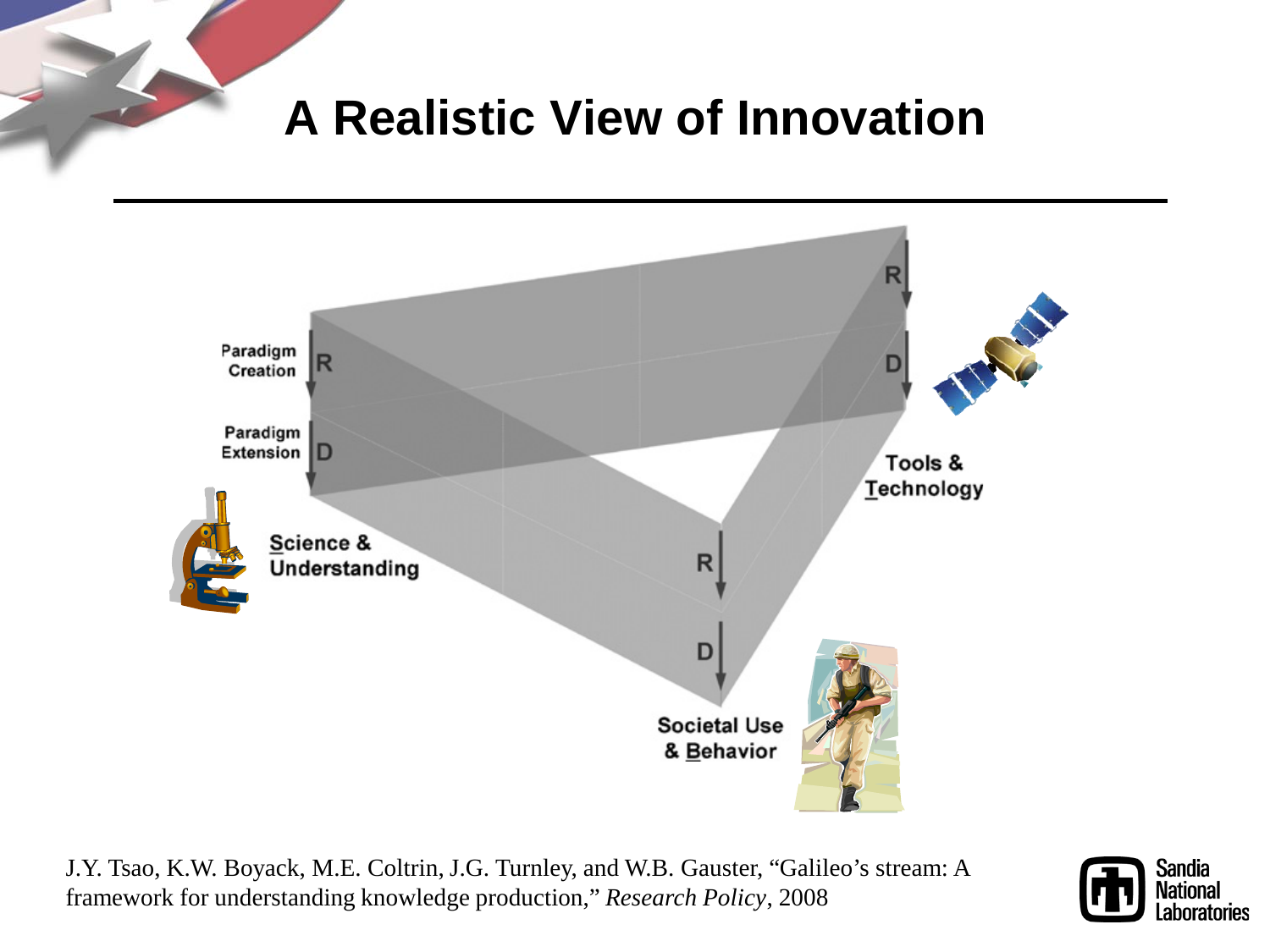**Interactive Innovation**

| <b>Enables</b>                        | <b>Science and</b><br>Understanding<br>$\ddotsc$                                     | <b>Tools and</b><br><b>Technology</b>                                       | <b>Missions and Users</b>                                                       |
|---------------------------------------|--------------------------------------------------------------------------------------|-----------------------------------------------------------------------------|---------------------------------------------------------------------------------|
| <b>Science and</b><br>Understanding   | <b>Isolated science</b>                                                              | <b>** Invention of the</b><br>transistor due to solid<br>state physics      | <b>Changes in</b><br>counterinsurgency<br>operations from cultural<br>knowledge |
| <b>Tools and</b><br><b>Technology</b> | Neuroscience because<br>of the ability to<br>measure electrical<br>potentials (EEGs) | <b>Isolated technology</b>                                                  | <b>Changes in operations</b><br>because of digital<br>technology                |
| <b>Missions and</b><br><b>Users</b>   | <b>Creation of the</b><br>scientific method                                          | <b>Creation of SEMATECH</b><br>by industry for<br>semiconductor<br>research | <b>Isolated operations</b>                                                      |

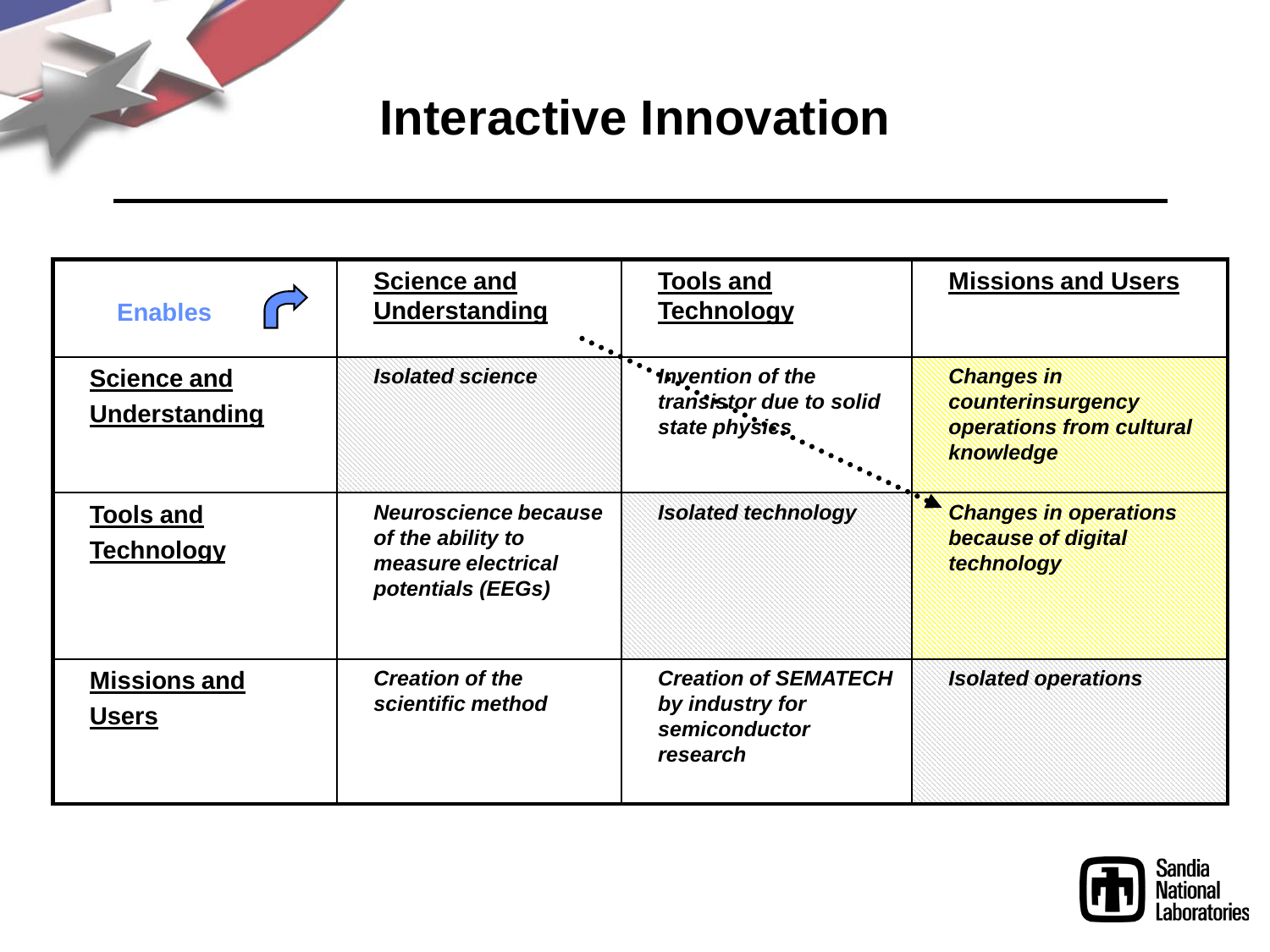**Interactive Innovation**

| <b>Inspires</b>                       | <b>Science and</b><br>Understanding                                                       | <b>Tools and</b><br><b>Technology</b>                                           | <b>Missions and Users</b>                                                                                 |
|---------------------------------------|-------------------------------------------------------------------------------------------|---------------------------------------------------------------------------------|-----------------------------------------------------------------------------------------------------------|
| <b>Science and</b><br>Understanding   | <b>Isolated science</b>                                                                   | <b>Advances in</b><br>supercomputers to<br>study complex<br>scientific problems | <b>Behavior guided by</b><br>understanding: SOF<br><b>Values, SOF selection</b>                           |
| <b>Tools and</b><br><b>Technology</b> | <b>Combustion research</b><br>to understand internal<br>combustion engines                | <b>Isolated technology</b>                                                      | <b>New missions to address</b><br>technology-related<br>national security issues:<br>counterproliferation |
| <b>Missions and</b><br><b>Users</b>   | <b>JSOU Strategic</b><br><b>Studies to understand</b><br><b>SOF roles and</b><br>missions | <b>Advances in night</b><br>vision to enhance<br>operator effectiveness         | <b>Isolated operations</b>                                                                                |

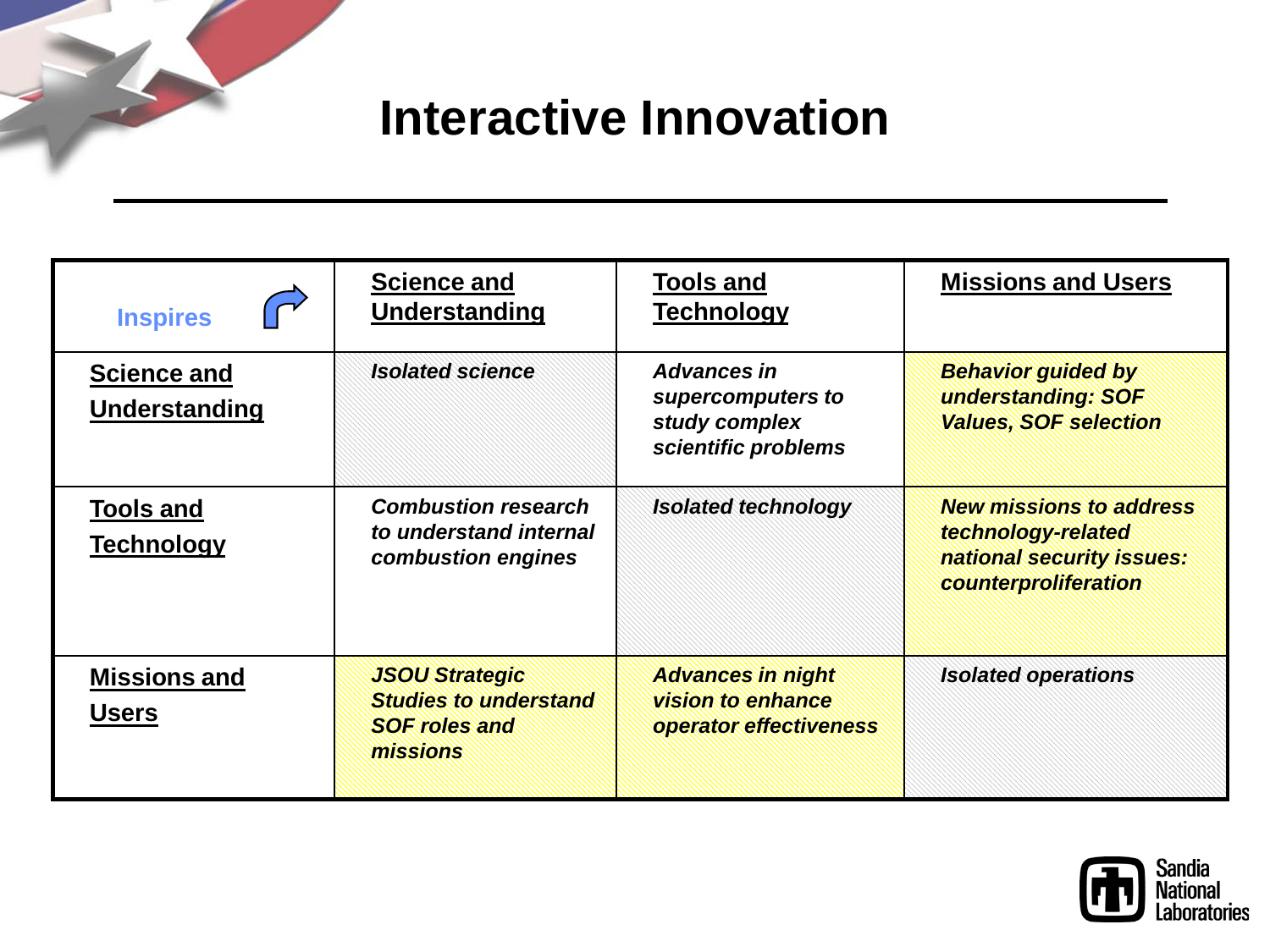

# **Rapid Innovation Braid**